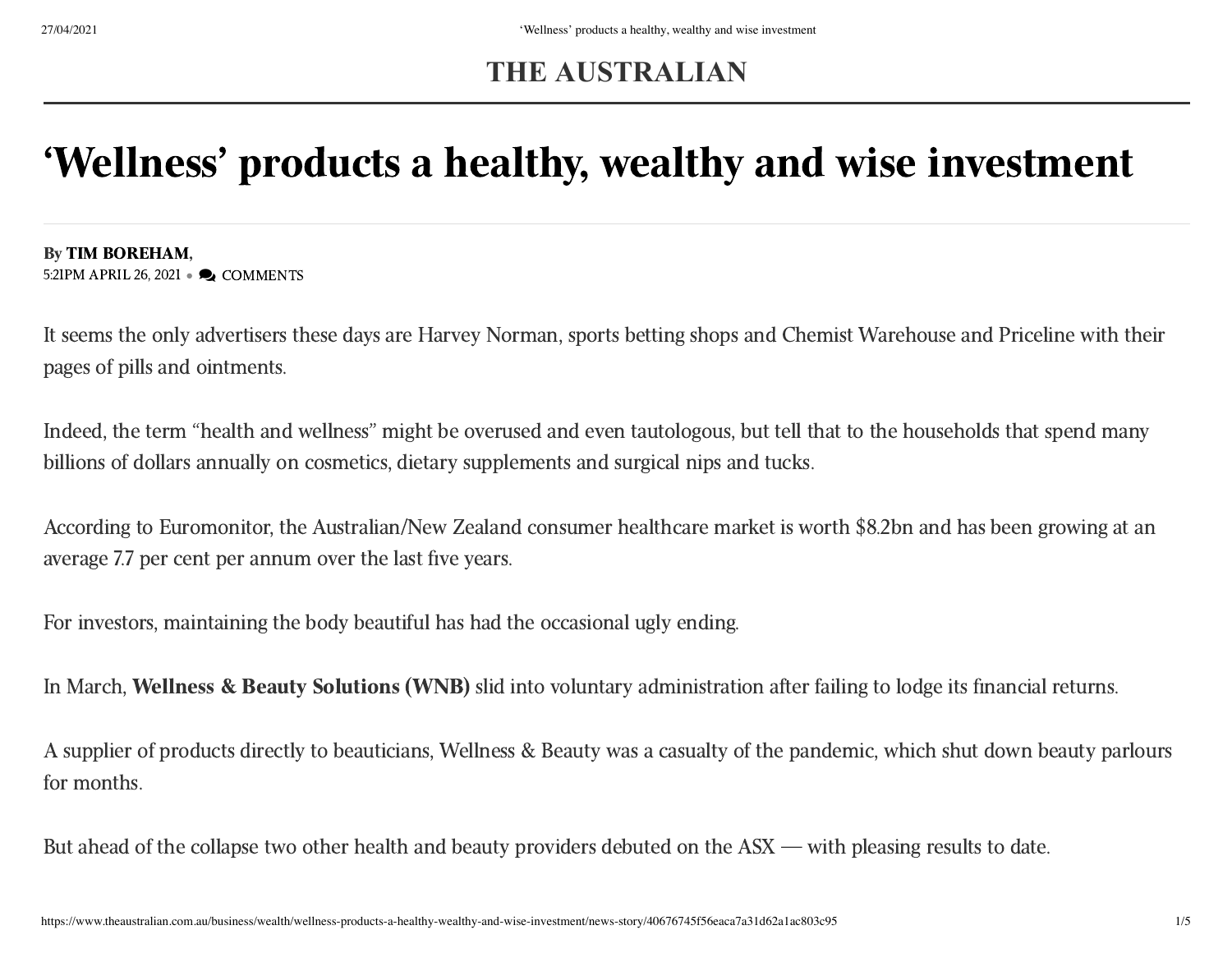### 27/04/2021 'Wellness' products a healthy, wealthy and wise investment

The most recent, **EZZ Life Science Holdings (EZZ)**, listed on March 1 after raising \$6m at 50c apiece.

The shares soared to \$1.17 on the first day and at last glance traded at a still-healthy 61c.

EZZ straddles the beauty and nutraceutical sectors, having been created to handle the exclusive distribution of Eaoron skincare products (notably face masks, but not the COVID type).

New & improved business newsletter. Get the edge with AM and PM briefings, plus breaking news alerts in your inbox. Sign up

But the company's greater ambitions lie with rolling out its own product lines with supplements promoting energy, longevity and DNA repair.

It currently markets three, including iron jellies and a blokes' energy-boosting herbal product.

"There's a fair bit of science going on around with these sort of supplements," says EZZ chairman Philippa Lewis.

"They're not so much about taking a vitamin C tablet if you got a cold, but about long-term health promotion."

EZZ sells to China via T mall — the country's equivalent of Amazon — but is hedging its bets with a strong presence on the shelves of pharmacies (and Woolworths).

The skincare market is crowded and EZZ competes not just with the multinationals but the likes of the listed BWX, custodian of the more mainstream Sukin brand (see below).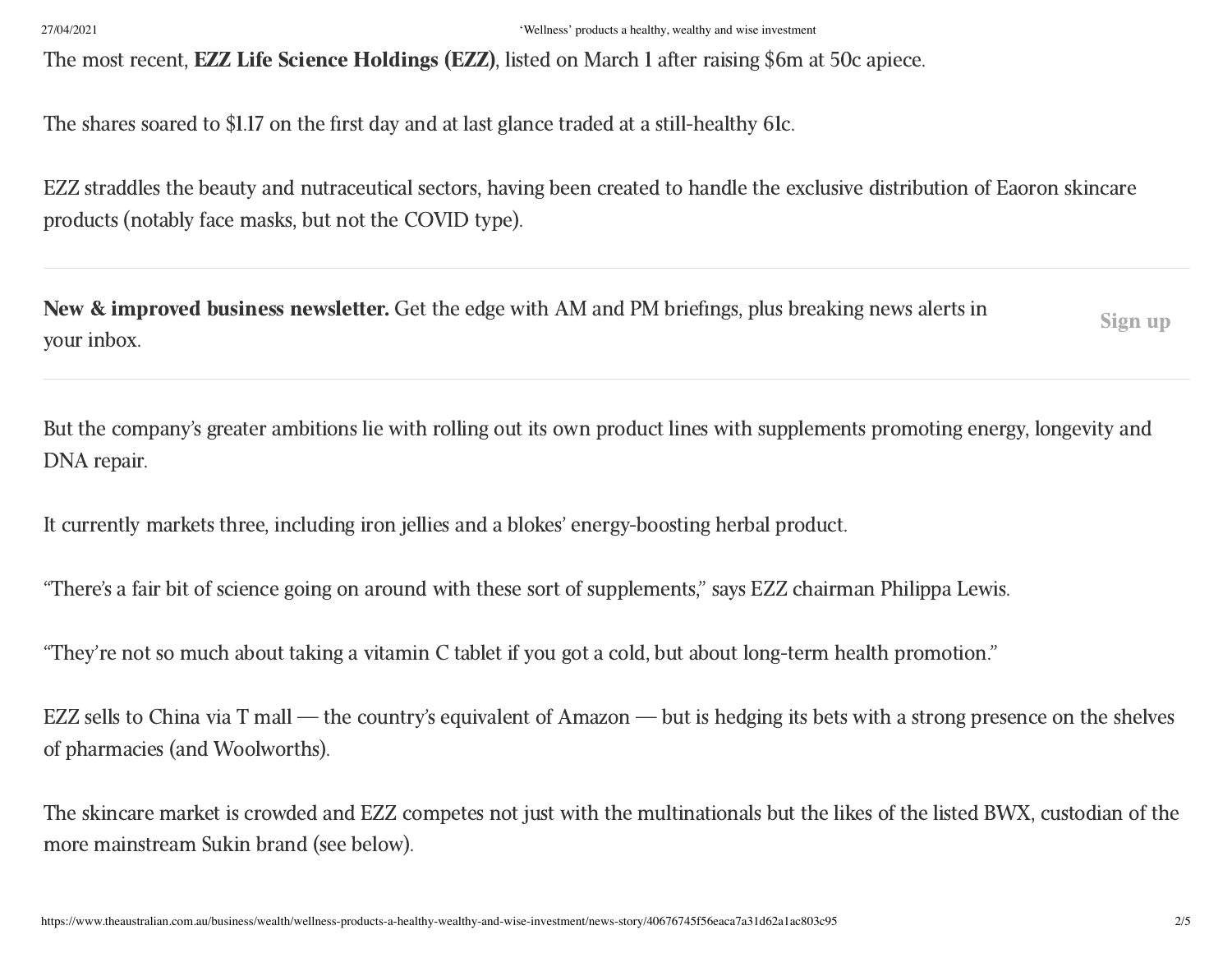### 27/04/2021 'Wellness' products a healthy, wealthy and wise investment

The sizzle around EZZ's debut looks to relate more to the higher-margin nutraceuticals side, which makes the company more a miniature version of the \$1.6bn market cap Blackmores (BKL), Christine Holgate's old stomping ground which no doubt she wished she had never left.

The jury may be out on the efficacy of offerings such as beehive jelly face masks, but they sell: the company made \$1.2m in the first (December) half, on revenue of \$12.6m (up 38 per cent).

Management points to full-year revenue being at least 25 per cent higher than the previous year's tally, with the net profit margin stable or improving.

### Silk Laser Clinics (SLA)

To the uninitiated, laser clinics are redolent of Star Wars-style light sabres but in reality they are venues for procedures such as unwanted hair removal, botox, fillers and body sculpting.

COVID interruptions and the fate of Wellness & Beauty Solutions aside, they are largely high-margin businesses.

Take Silk Laser, which has 330,000 customers across 56 clinics, mainly in Western Australia, South Australia and Queensland (it's the market leader in the former two states).

Founded by the current CEO Martin Perelman, Silk Laser reported a 78 per cent surge in half-year revenue to \$30.6m, with net profit growing 318 per cent to \$4.8m.

Silk Laser listed in mid-December last year after raising a chunky \$83m at \$3.45 apiece. They peaked at \$5.25 and current trade around \$4.50.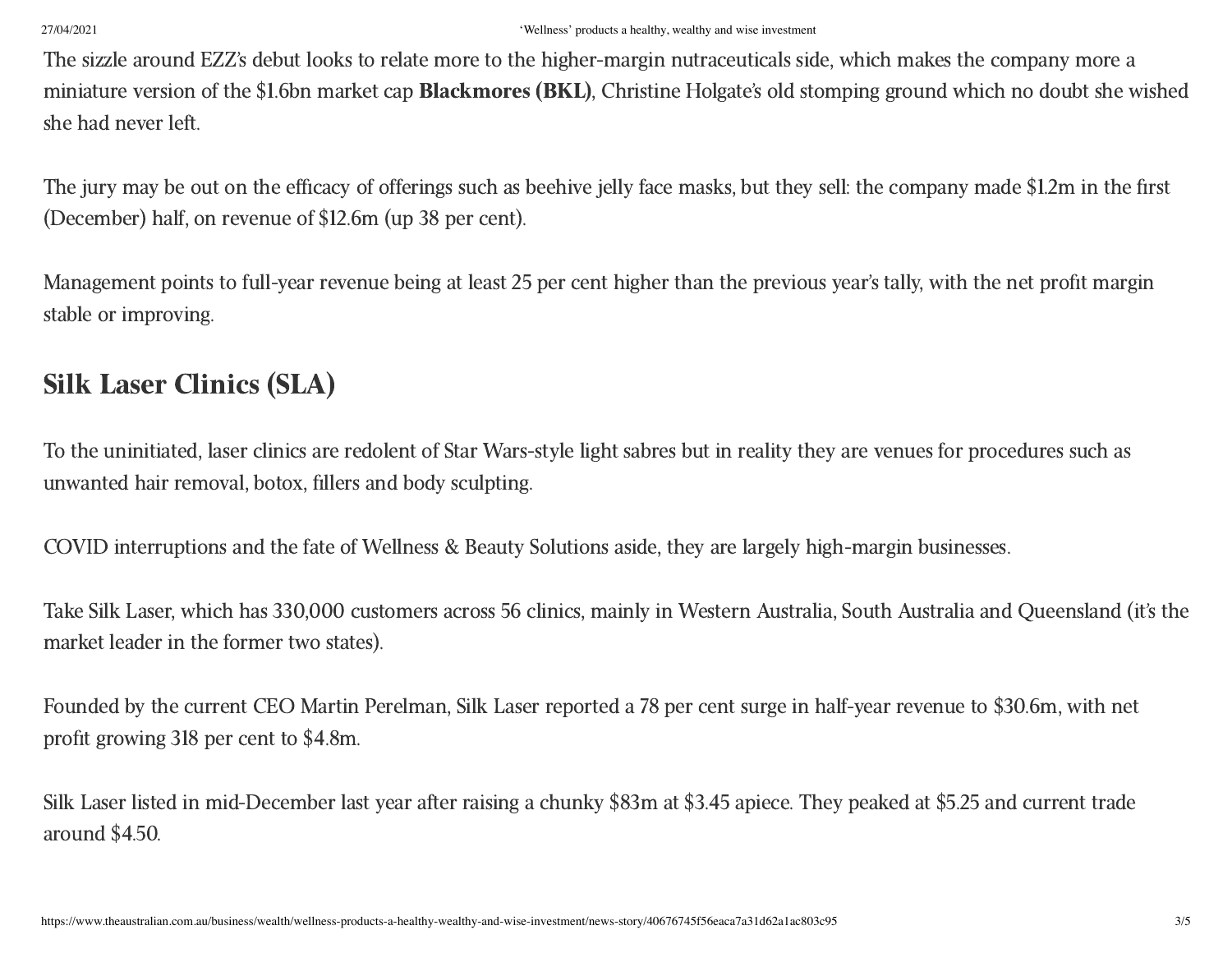Prospectus forecasts often turn out to be as illusionary as diet program weight loss promises, but in this case management has actually upped its initial forecast of full-year underlying earnings of \$13.5m, to \$14m-\$15m.

Silk Laser opened five new clinics in the December half and plans to have 60 by June this year, with a master plan of having more than 150 outlets eventually.

## BWX (BWX)

BWX's repertoire includes Australia's biggest selling natural skincare brand (Sukin), the No 1 facial skincare brand (Andalou) and, intriguingly, the biggest natural cosmetics name in the US (Mineral Fusion).

Having said that, BWX needed to apply some restorative balm to its own body corporate after a rough couple of years.

Under the new management shingle, restorative measures included honing the bloated product line-up and de-emphasising the Chinese potential.

Locally, BWX has entered an expanded equity-based partnership with Chemist Warehouse and has also expanded its shelf presence in Woolworths to 930 outlets (previously Sukin was stocked exclusively by Coles).

The makeover appears to be paying off, with December half earnings climbing 133 per cent to \$9.9m, on a 12 per cent revenue boost to \$37m.

The shares have climbed 37 per cent over the last 12 months, to around \$5. Then again, they were trading at that level three years ago.

Tim Boreham edits The New Criterion.